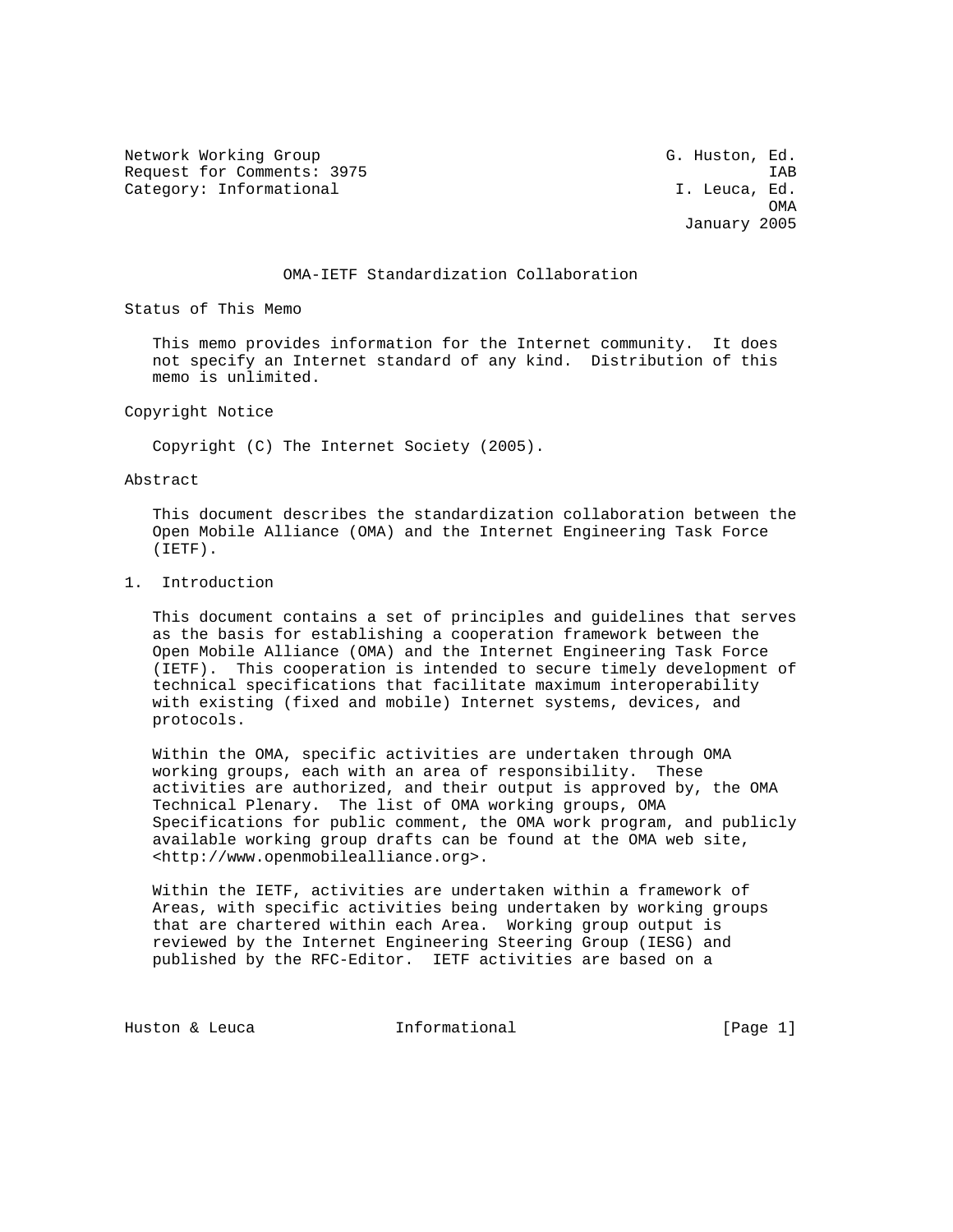principle of open contribution and participation by any interested party. Information on IETF working groups, current work item drafts, meeting schedules, and mailing lists are published on the IETF web site, <http://www.ietf.org>.

 The IETF and the OMA, are cooperating with a mutual desire to support the integrity of specifications and standards developed by each body. The preferred approach is that the OMA uses the Internet standards unchanged, if feasible, and communicates requirements for change to the IETF, as needed. The parties intend to work together in an effort to avoid duplication of work.

 Each organization will operate according to its own rules and procedures, including rules governing Intellectual Property Rights (IPR), specification elaboration, approval, and maintenance.

 This cooperation framework is intended to guide collaborative efforts, and should be put into use in as much as it is applicable to these efforts. If either party finds this framework inapplicable, then it may notify the other party so that this framework may be modified or withdrawn, as appropriate.

2. Basis of Collaboration

 In the further development of OMA specifications, the benefit of adopting Internet specifications has been identified.

 Although this document recognizes the importance of interoperability of OMA specifications with the existing Internet and hence the use of IETF standards, the OMA recognizes that additions or modifications might be needed in order to make the IETF Internet specifications meet the needs of the OMA. In such cases, the OMA will take its concerns directly to the appropriate IETF working groups for resolution. When no appropriate working group can be found or it is not known where to direct the communication, or in the case of resolution of consequent matters, the issue will be raised through the OMA's designated liaison to the IETF.

 The IETF may also need to ask questions of the OMA in order to refine its understanding of OMA requirements or may wish to offer guidance to OMA on the effective use of Internet specifications. Where possible, these communications will occur in the context of a discussion between OMA and an IETF working group. In the event that a working group level discussion is deemed inappropriate for the desired communication, the matter will be raised through the IETF's designated liaison to the OMA.

Huston & Leuca **Informational** [Page 2]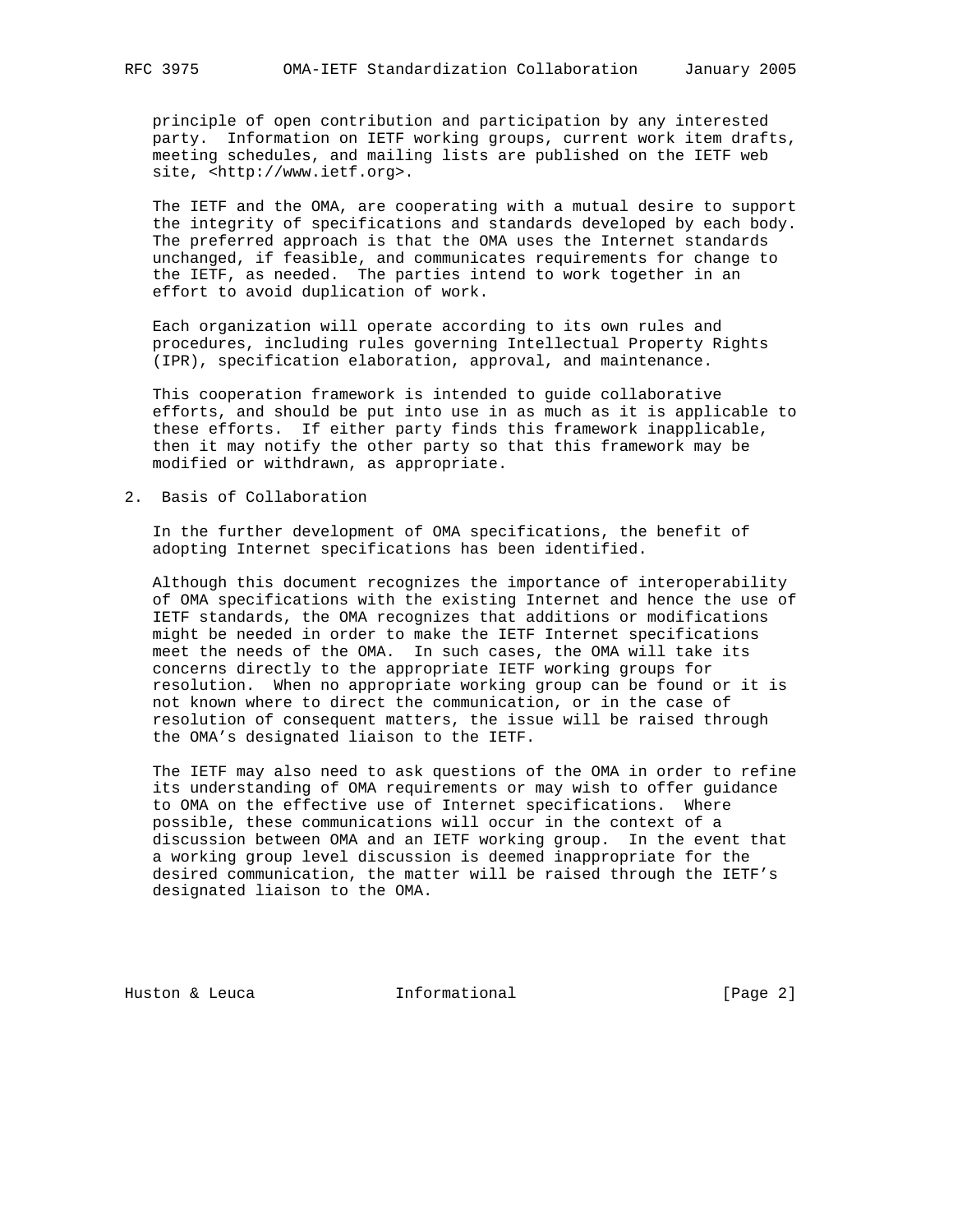## 3. Document Sharing

 Both the OMA and the IETF encourage the sharing of draft documents that are of mutual interest.

 All IETF documents are publicly available from the IETF web site, and discussion of documents is hosted on open mailing lists.

 OMA documents intended for public consumption, including working drafts, are published for open access on the OMA web site, <http://www.openmobilealliance.org/>. Technical contributions to OMA by its members are also encouraged to make publicly available.

 The OMA and the IETF will work to update and exchange, on a regular basis, a list of dependencies between each organization's specifications and work in progress.

#### 4. Participation in the IETF Process

 Participation in the IETF process is completely open. This allows OMA delegates to participate to whatever extent the OMA considers appropriate in IETF meetings and mailing list discussions to assist the IETF in refining its understanding of OMA requirements and in meeting requirements that the IETF deems appropriate. This close working relationship also offers an excellent opportunity for OMA delegates to receive informal guidance from IETF on OMA's use of Internet specifications.

 The vast majority of technical discussions and decision making within the IETF is undertaken by using open mailing lists. It is recommended that interested individuals subscribe to and participate on these lists.

 The OMA is to be notified of new work to be undertaken by the IETF via a nominated IETF liaison notification mechanism.

5. Designated Liaisons

 When the informal working group level of interaction is insufficient, matters can be raised through a liaison channel. The OMA and the IETF shall each establish liaison functions for communication with the other organization and shall appoint one or more individuals to those functions.

Huston & Leuca **Informational** [Page 3]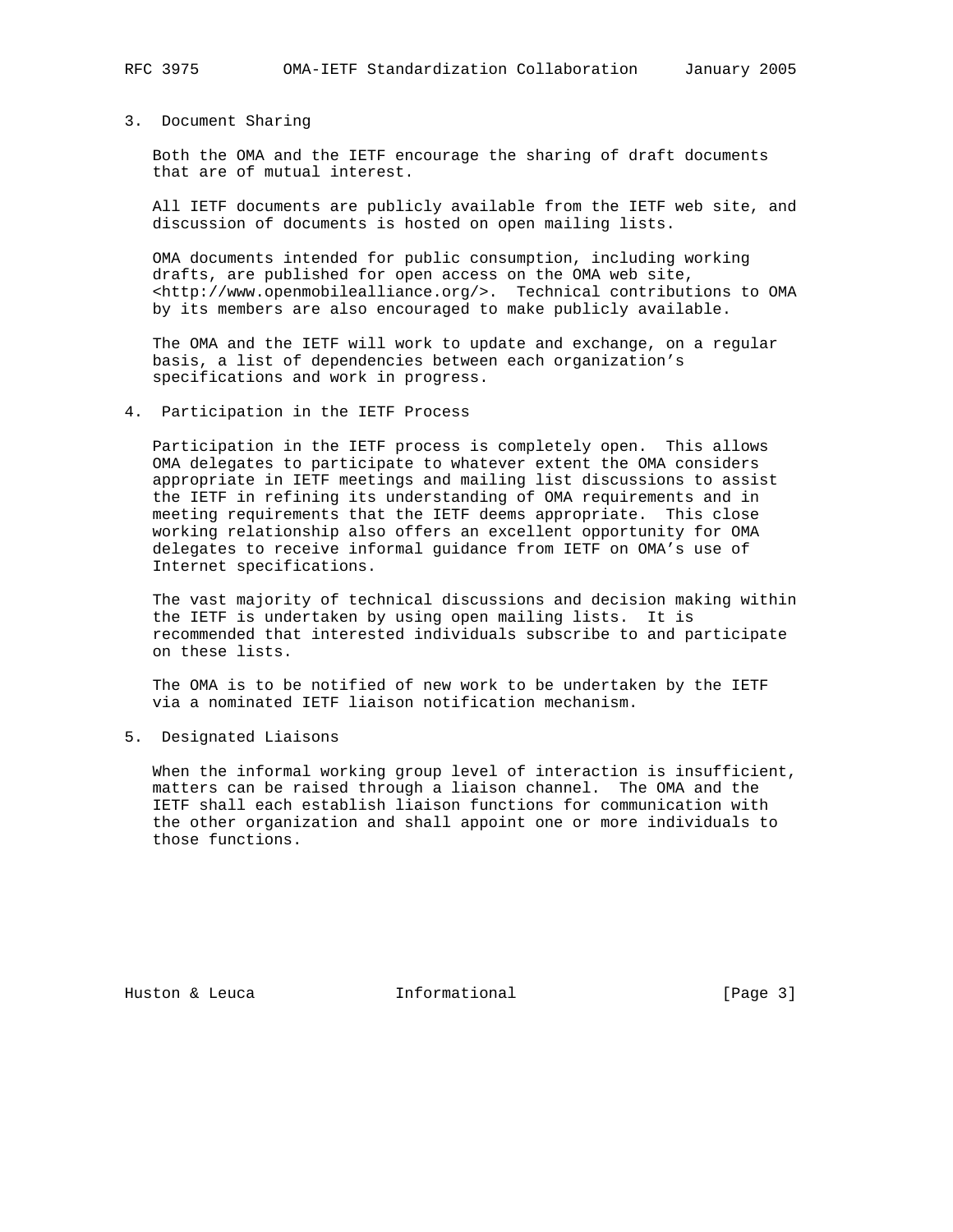## 5.1. IETF Liaison to OMA

 The preferred way for organizations to work with IETF is through the working groups. However, IETF has a limited number of individual liaison roles with other organizations when conditions warrant the appointment of a specific person.

 The Internet Architecture Board (IAB) shall appoint a specific person to serve as the OMA Liaison. The role of the IETF's OMA Liaison is to act as an initial contact point in IETF for administrative aspects of this collaboration that cannot easily be handled in other ways (e.g., at a technical level by interactions with IETF Working Groups or Area Directors). It is agreed that the role does not carry the expectation of attendance at OMA meetings or participation in OMA administrative processes, and it is anticipated that all liaison efforts assigned to this individual will be carried out by electronic mail. It is understood that the liaison does not have the ability to make exceptions to, or special provisions for, IETF policies and procedures.

It is expected that the individual appointed to this role would:

- o be informed by the OMA of OMA activities on behalf of the IETF, including new work proposals, and be able to report those using appropriate channels within the IETF,
- o convey liaisons statements from the OMA to the IETF, and be responsible for shepherding the OMA communication to the relevant parts of the IETF,
- o report to the OMA on progress with IETF consideration of OMA liaison statements, and
- o have direct access to the OMA technical leadership as well as direct access to the IAB and IETF Area Directors, as required.

 OMA meetings are normally only open to delegates from OMA member organizations. To assist the information flow between the organizations, the IETF may, by prior written invitation from the OMA on a per-case basis, send a representative to participate in and represent the IETF at an OMA Technical Plenary and working group meeting under conditions set forth by the OMA. The representative could be the IETF liaison or, in the event that the liaison cannot attend, some other designated individual.

Huston & Leuca **Informational** [Page 4]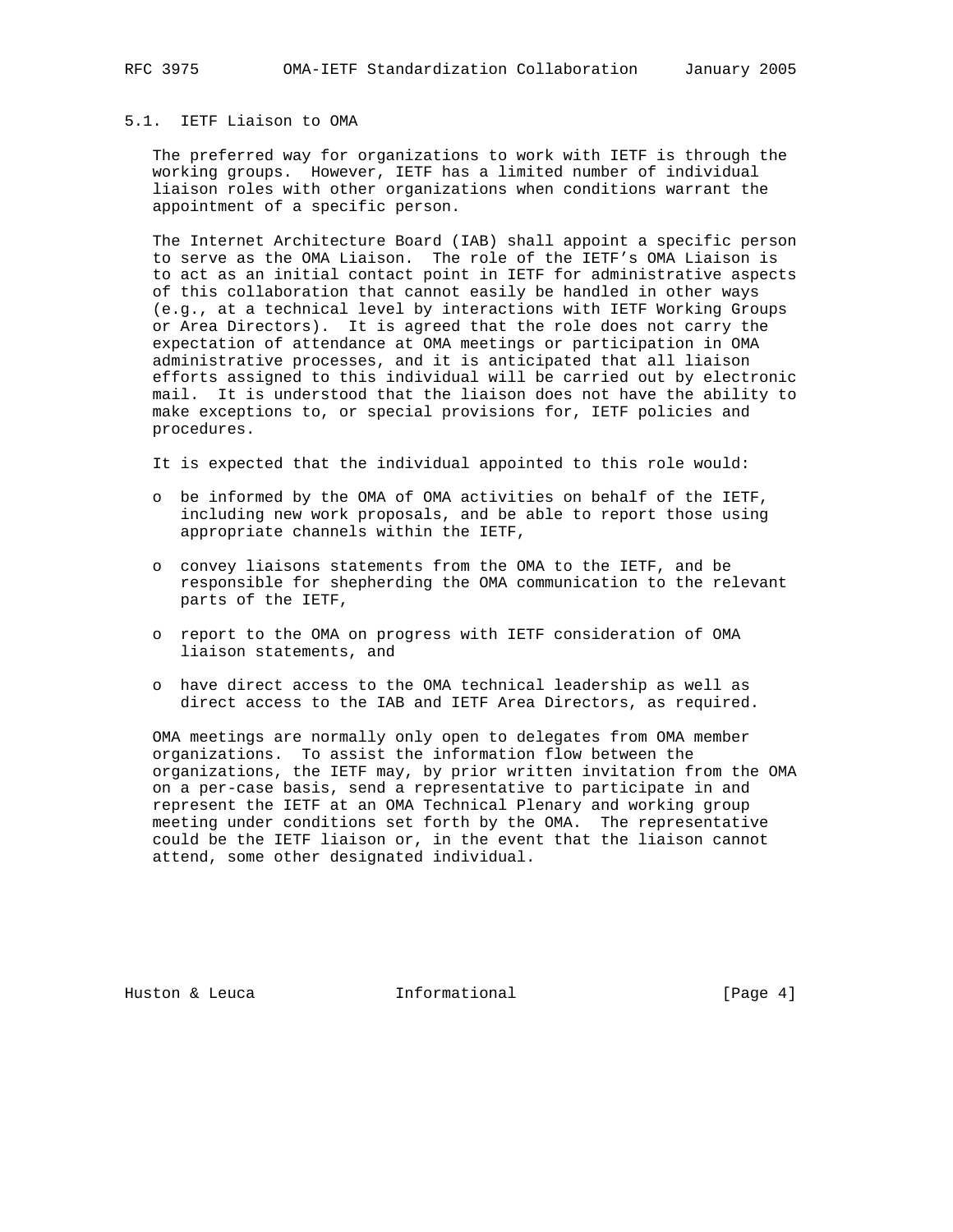# 5.2. OMA Liaison to IETF

 The OMA Technical Plenary shall establish an IETF liaison to be the initial contact point in the OMA for matters pertaining to the OMA- IETF cooperation. The OMA-IETF liaison function, therefore, is expected to work with the concerned IETF and OMA working groups and to support the interaction between the OMA and the IETF.

6. Formal Liaison Statements

 Whenever possible, and as the preferred primary method of communication and coordination of activity, communication at the working group level is strongly encouraged.

 When deemed necessary, formal communication between OMA and IETF is also permitted. These communications are to be recorded in the form of Liaison Statements, and the IETF will use the OMA liaison role to convey these statements between the IETF and the OMA. All liaison statements made by the IETF or directed to the IETF shall be published by the IETF as public documents. All liaison statements made by the IETF will comply with the IETF IPR policy as documented in RFC 3667 [1] and RFC 3668 [2].

7. Contributions

 OMA members may make contributions to the IETF in their capacity as IETF participants, under the IETF's IPR policy, as documented in RFC 3667 [1] and RFC3668 [2].

 IETF participants who are also members of the OMA may make contributions to the OMA only in their capacity as OMA members, under the OMA's membership rules, including its IPR policy.

 OMA mailing lists are not open to the general public. It is recommended that work of mutual interest be discussed on the relevant IETF mailing lists.

 The OMA may make normative references to the IETF Proposed Standard, Draft Standard, Standard, Best Common Practice and Informational specifications that are published as part of the "Request for Comments" (RFC) document series.

8. Co-development of Documents

The IETF and the OMA will not co-develop any documents or material.

Huston & Leuca **Informational** [Page 5]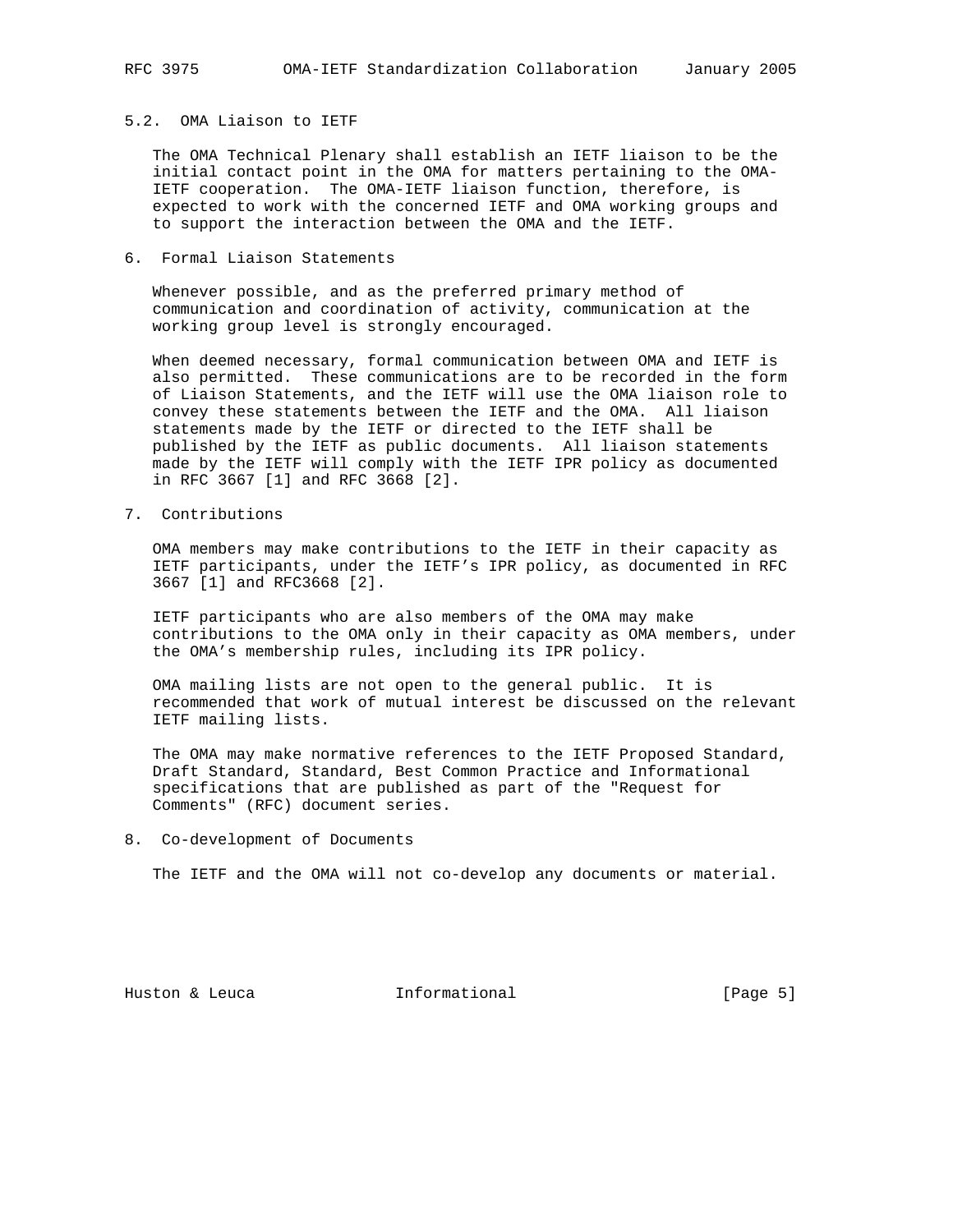- 9. Terms of Agreement
- 9.1. Limitation of Liability

 Neither the IETF or the OMA makes any representations with respect to and does not warrant the accuracy of any information or any document. Without limiting the foregoing, each party agrees to accept the terms of and reproduce any warranty disclaimers or limitations of liability that are included in any reproduction of published material made available to it under this cooperation framework.

- 9.2. General
	- a. Neither the OMA or the IETF acquires any intellectual or industrial property rights under this cooperation framework or through any disclosure. No license to any patent, trademark, copyright, or other proprietary right is granted here.
	- b. There is no obligation for either the OMA or the IETF to incorporate the materials presented by the other party.
	- c. This cooperation framework and the relationship between the IETF and the OMA does not constitute a partnership, joint venture, agency, or contract of employment between the IETF and the OMA.
- 10. Acknowledgments

 The editors acknowledge the extensive efforts of Jorge Contreras, Leslie Daigle, Ted Hardie, Allison Mankin, Thomas Narten, Isabelle Valet-Harper, and Dean Willis in contributing to this document.

 This memo took guidance from and borrowed text from RFC 3113 [3] and RFC 3131 [4].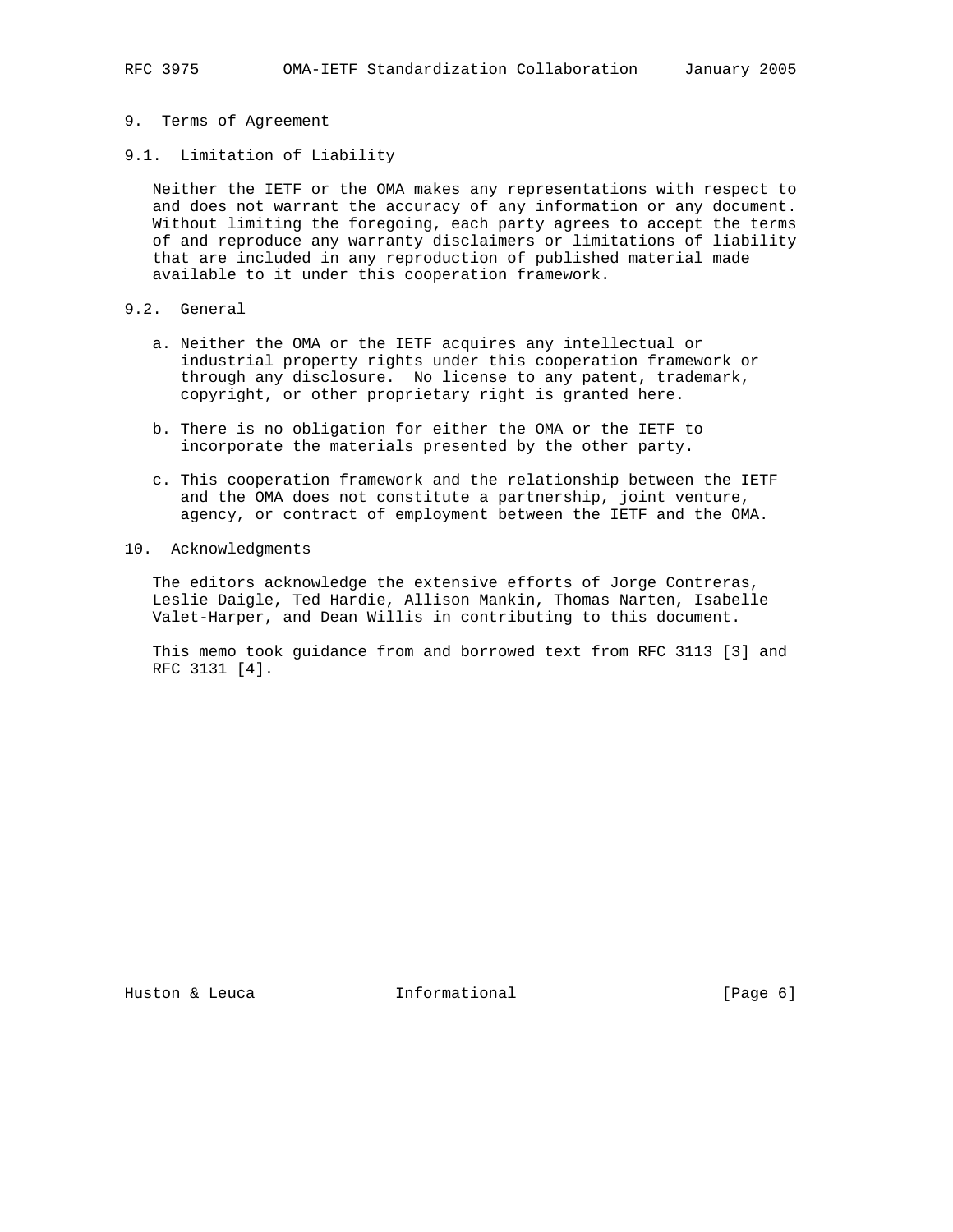- 11. References
- 11.1. Normative References
	- [1] Bradner, S., "IETF Rights in Contributions", BCP 78, RFC 3667, February 2004.
	- [2] Bradner, S., "Intellectual Property Rights in IETF Technology", BCP 79, RFC 3668, February 2004.
- 11.2. Informative References
	- [3] Rosenbrock, K., Sanmugam, R., Bradner, S., and J. Klensin, "3GPP-IETF Standardization Collaboration", RFC 3113, June 2001.
	- [4] Bradner, S., Calhoun, P., Cuschieri, H., Dennett, S., Flynn, G., Lipford, M., and M. McPheters, "3GPP2-IETF Standardization Collaboration", RFC 3131, June 2001.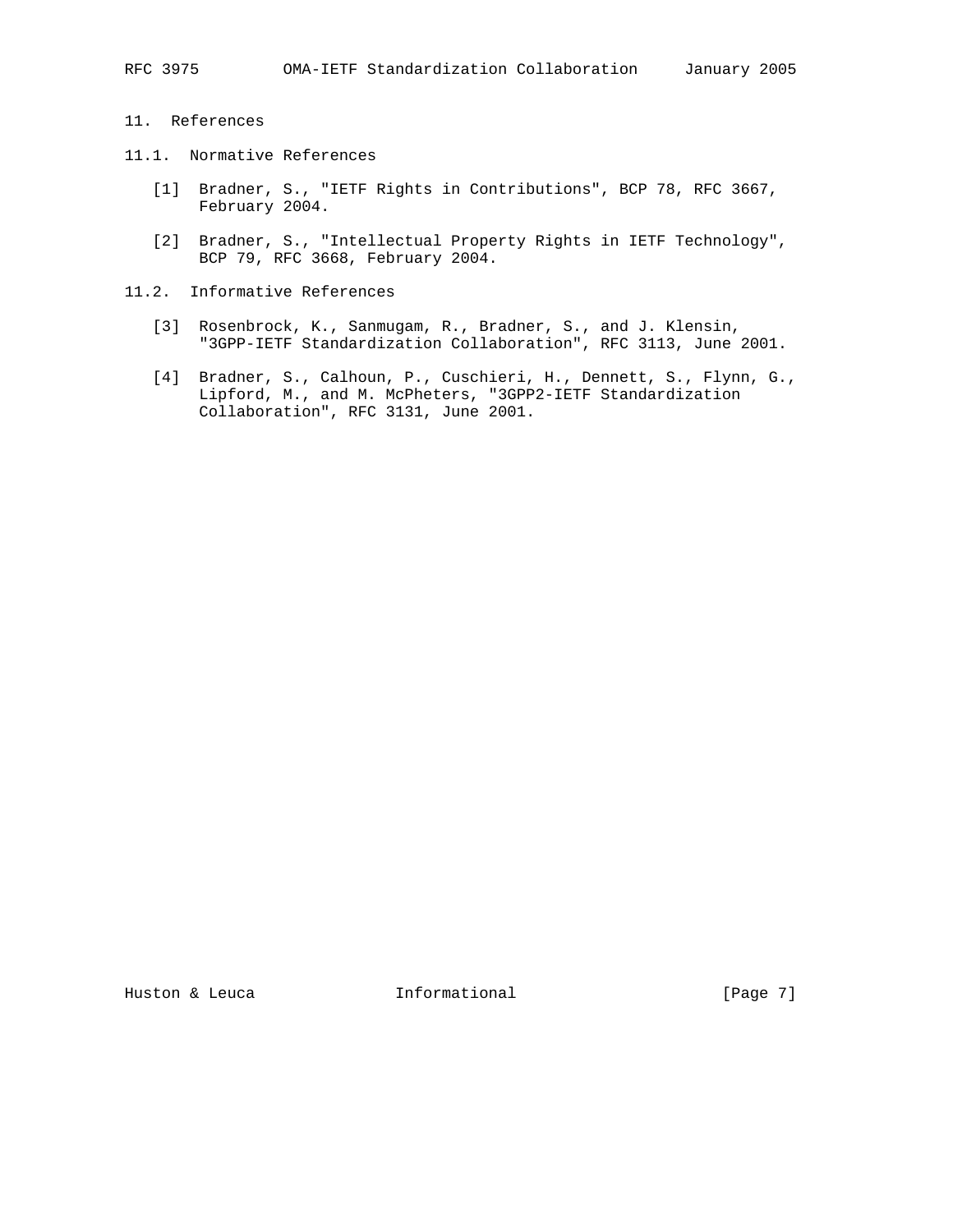Appendix A. Work Areas

 The areas of common interest between the IETF and the OMA include the following:

- o Instant Messaging based on SIP/SIMPLE
- o Presence and availability
- o Privacy
- o SIP Event Notification
- o Location services, such as geographic location
- o Device management
- o Multimedia messaging, including email interconnectivity and mapping
- o Group management
- o Telephone number mapping (ENUM)

Authors' Addresses

 Geoff Huston (editor) Internet Architecture Board

 EMail: execd@iab.org URI: http://www.iab.org

 Ileana Leuca (editor) Open Mobile Alliance

 EMail: ileana.leuca@Cingular.com URI: http://www.openmobilealliance.org